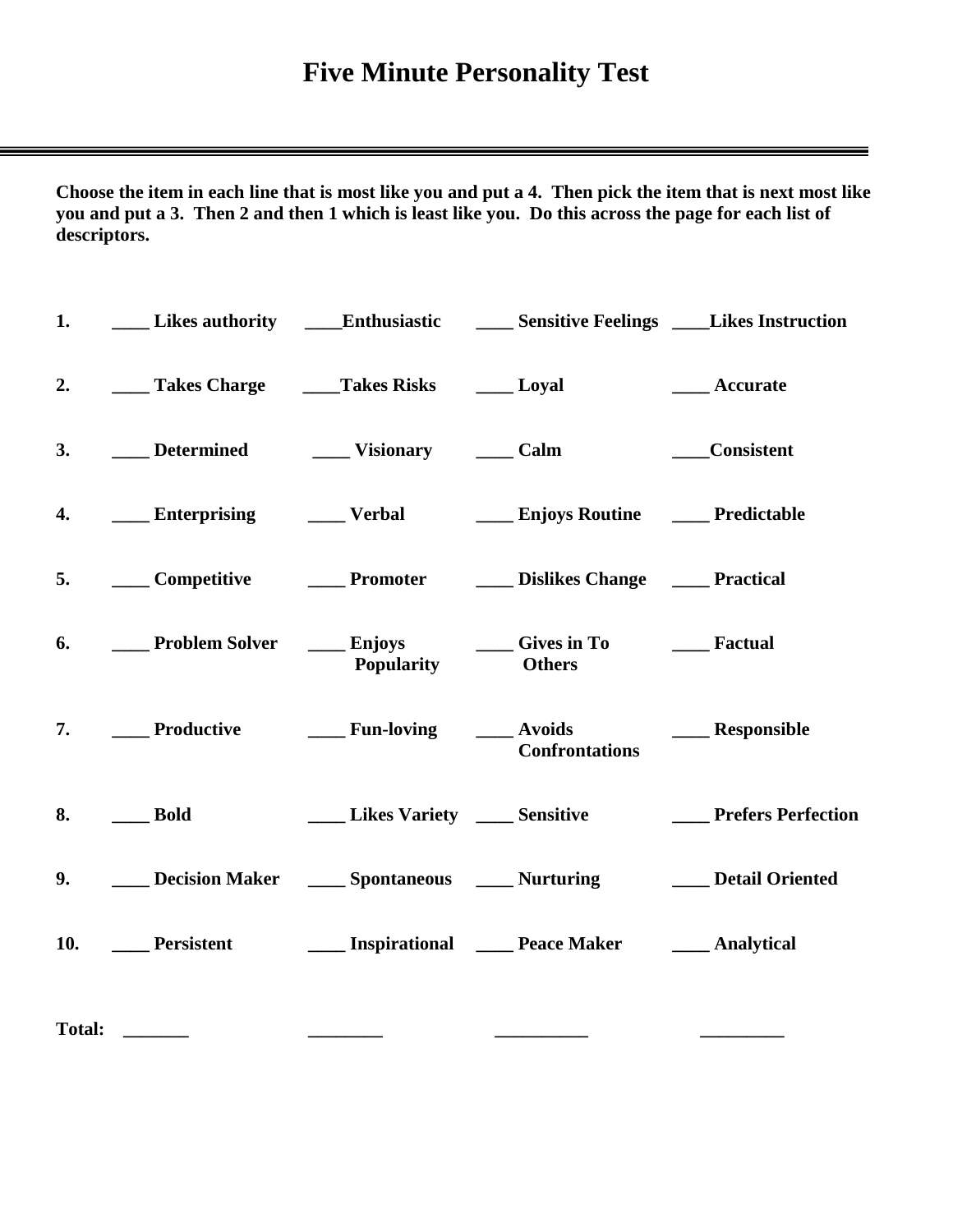- Lion- This personality likes to lead. The lion is good at making decisions and is very goal-oriented.  $\bullet$ They enjoy challenges, difficult assignments, and opportunity for advancement. Because lions are thinking of the goal, they can step on people to reach it. Lions can be very aggressive and competitive. Lions must learn not to be too bossy or to take charge in other's affairs. Strength: Goal-oriented, strong, direct Weakness: Argumentative, too dictatorial Limitation: Doesn't understand that directness can hurt others, hard time expressing grace
- Otter- Otters are very social creature. Otter personalities love people. They enjoys being popular and influencing and motivating others. Otter can sometimes be hurt when people do not like them. Otter personalities usually have lots of friends, but not deep relationships. They love to goof-off. (They are notorious for messy rooms.) Otters like to hurry and finish jobs. (Jobs are not often done well.) The otter personality is like Tigger in Winnie The Pooh.

Strength: People person, open, positive

Weakness: Talks too much, too permissive

Limitation: Remembering past commitments, follow through with discipline

Golden Retriever- Good at making friends. Very loyal. Retriever personalities do not like big changes. They look for security. Can be very sensitive. Very caring. Has deep relationships, but usually only a couple of close friends. Wants to be loved by everyone. Looks for appreciation. Works best in a limited situation with a steady work pattern.

Strength: Accommodating, calm, affirming

Weakness: Indecisive, indifferent, unable to express emotional, too soft on other people Limitation: Seeing the need to be more assertive, holding others accountable

Beaver- Organized. Beavers think that there is a right way to do everything and they want to do it exact that way. Beaver personalities are very creative. They desire to solve everything. Desire to take their time and do it right. Beavers do not like sudden changes. They need reassurance.

Strength: High standards, order, respect Weakness: Unrealistic expectations of self & others, too perfect. Limitation: Seeing the optimistic side of things, expressing flexibility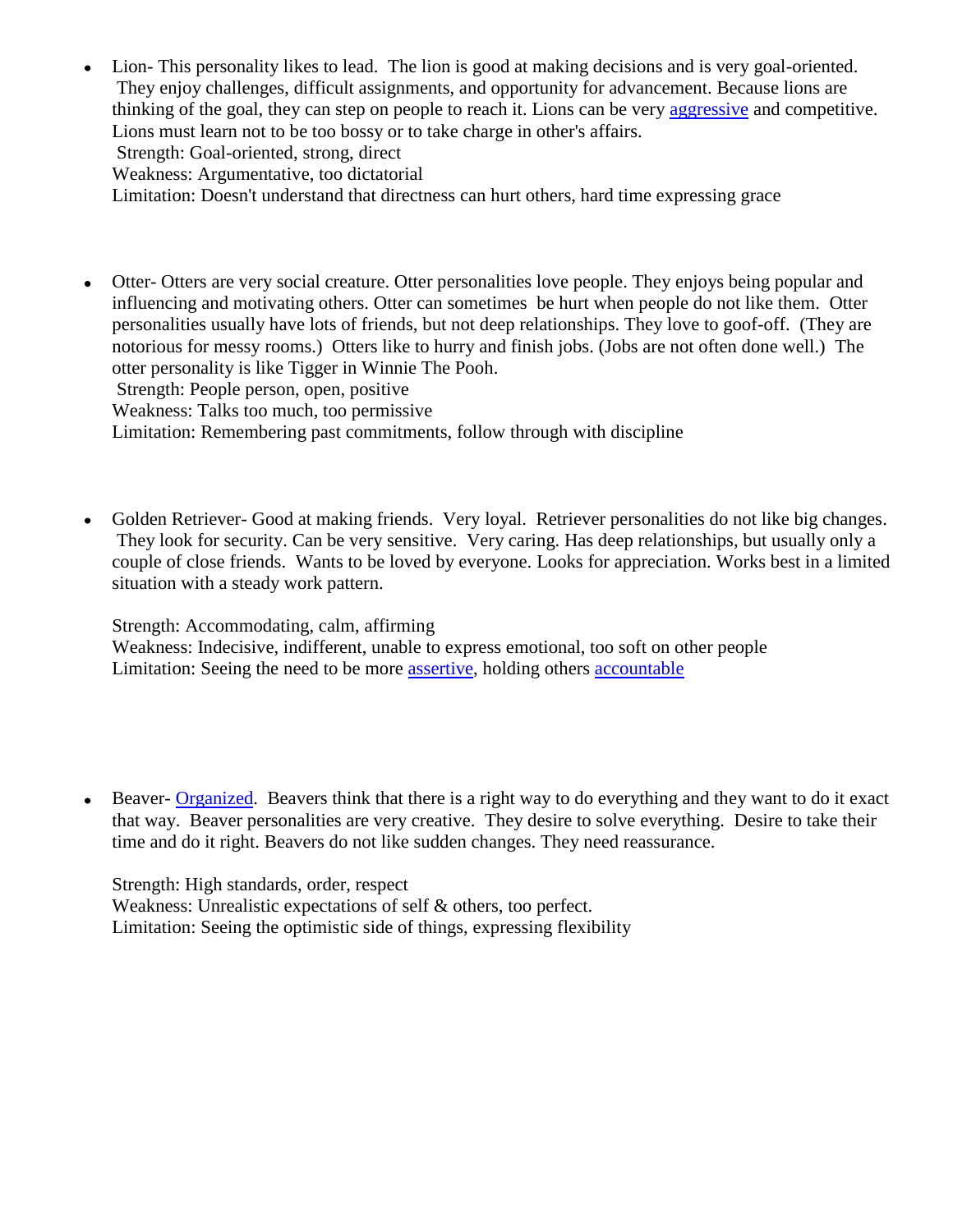**Lion-** The lion personality likes to lead. The lion is good at making decisions and is very goaloriented. They enjoy challenges, difficult assignments, and opportunity for advancement.

**Otter-** Otters are very social creatures. Otter personalities love people. They enjoy being popular while influencing and motivating others.

**Golden Retriever-** Golden retrievers are good at making friends and are very loyal. Retriever personalities look for security and do not like big changes. They are very caring and sensitive.

**Beaver-** Beavers are organized and think there is a right way to do things and want to do it exactly that way. Beaver personalities are creative. They desire to take their time and do it right.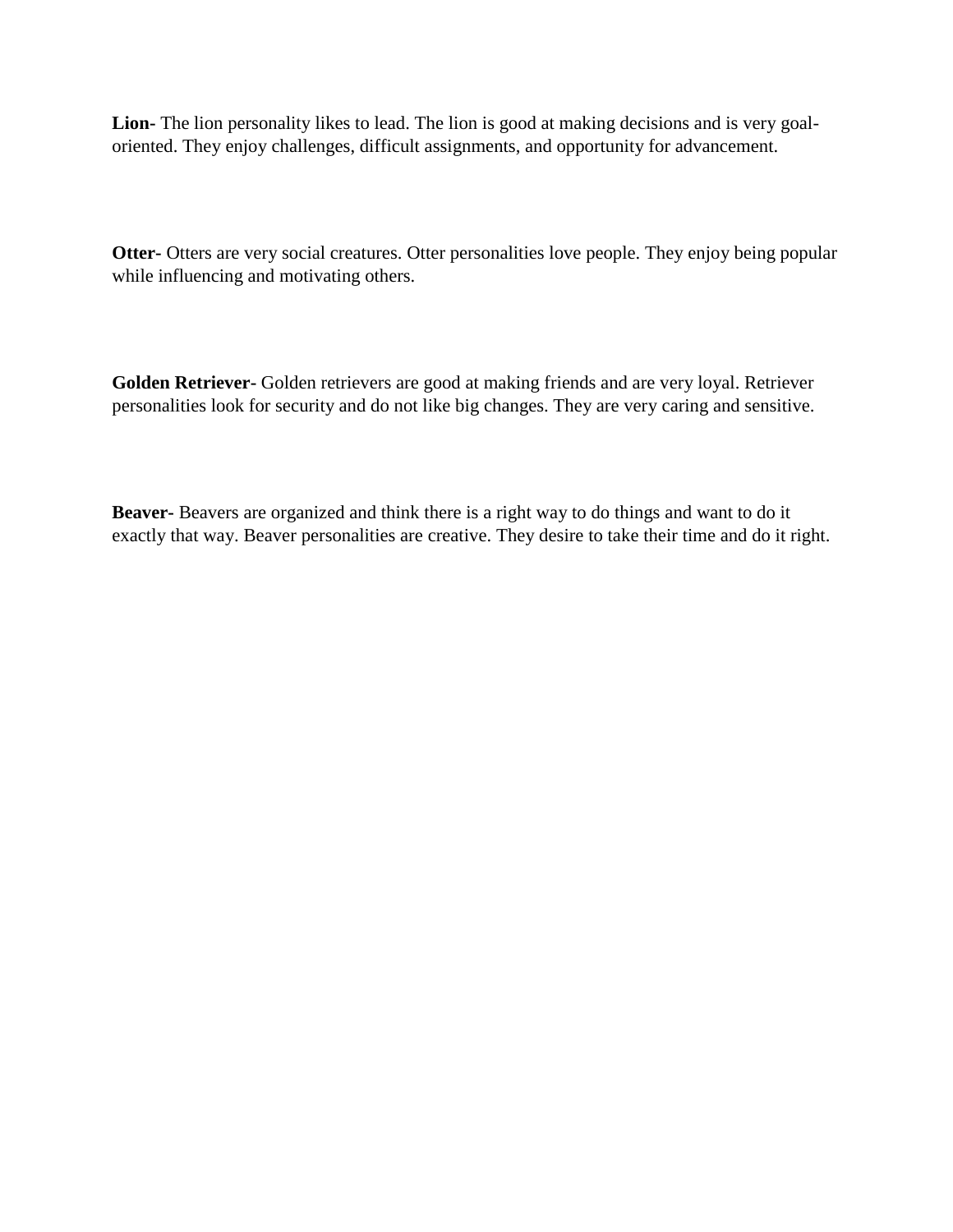### **Lions**

**Wants You to Be:** efficient and to the point

**Provide Them With:** options, information on what it does and by when, freedom to act, immediate action

**General Strategies:** be efficient and competent, support their goals and objectives, if you disagree – argue facts and not personal feelings, be precise, time disciplined, well organized, focus on the results or bottom-line, do not waste their time, let them make the decision

### **Otters**

**Wants You to Be:** stimulating and interesting

**Provide Them With:** quality, information on how it will enhance their status, increased talent, originality, uniqueness

**General Strategies:** be interested in them, support their dreams, feelings and opinions, be sociable, do not hurry the discussion – give them a chance to verbalize, try not to argue, don't deal with details – put it all in writing, do not be shy, agree on the specifics of any arrangement

### **Golden Retrievers**

**Wants You to Be:** cooperative and pleasant

**Provide Them With:** assurances, information on how it will affect their circumstances, popular ideas, risk sharing, reliability, assistance in presenting to others

**General Strategies:** be non-threatening and sincere, show personal interest and support their feelings, don't push, move along in a slow manner, show that you are listening, be easy-going, assure them that you stand behind any decisions

## **Beavers (C)**

**Wants You to Be:** accurate and precise

**Provide Them With:** evidence, information on how they can logically justify, systematic plans, progress reviews

**General Strategies:** be thorough and well planned, support their thoughtful approach, demonstrate through action rather than words, be exact, organized, and prepared, give them time to verify your words, don't rush decision making, avoid gimmicks, provide evidence that what you say is true and accurate